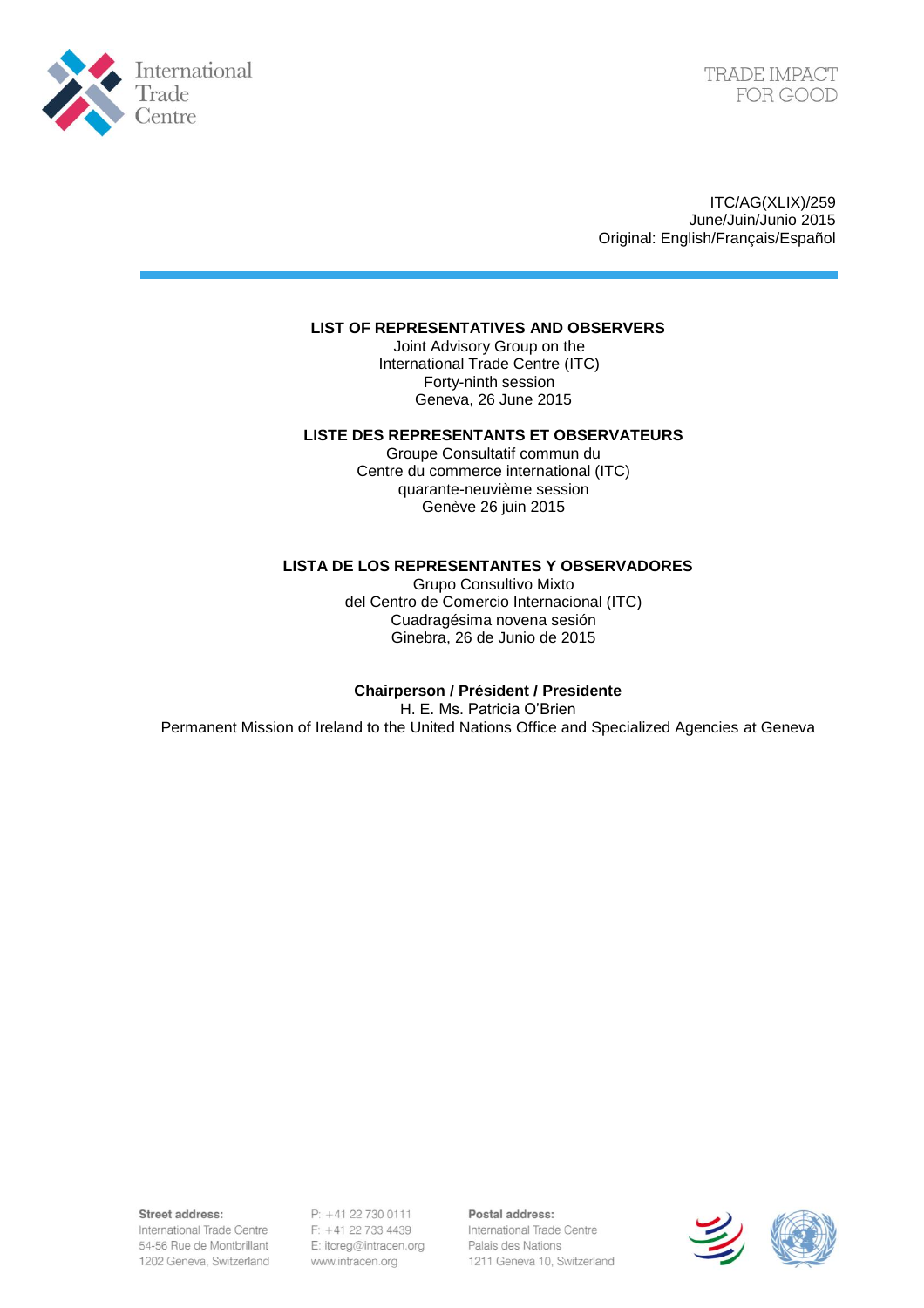| <b>AUSTRALIA</b>    | H.E. Mr. Hamish McCormick<br>Ambassador<br>Permanent Representative to the WTO                                                                                                      |
|---------------------|-------------------------------------------------------------------------------------------------------------------------------------------------------------------------------------|
|                     | Mr. Dmitry Grozoubinski<br>Second Secretary<br>Permanent Mission of Australia to the WTO                                                                                            |
| <b>AUSTRIA</b>      | Dr. Brigitte Lüth<br><b>First Secretary</b><br>Permanent Mission of Austria to the WTO                                                                                              |
| <b>AZERBAIJAN</b>   | Ms. Sevinj Suleymanova<br><b>Third Secretary</b><br>Permanent Mission of the Republic of Azerbaijan to the United Nations<br>Office and other International Organizations at Geneva |
|                     | Mr. Ismayil Asadov<br>Counsellor<br>Permanent Mission of the Republic of Azerbaijan to the United Nations<br>Office and other International Organizations at Geneva                 |
| <b>BANGLADESH</b>   | Dr. Abid Mostafa Khan<br>Minister<br>Permanent Mission of the People's Republic of Bangladesh to the<br>United Nations Office at Geneva                                             |
| <b>BELARUS</b>      | Mr. Aleksandr Tselyuk<br>Counsellor<br>Permanent Mission of the Republic of Belarus to the United Nations<br>Office at Geneva                                                       |
| <b>BENIN</b>        | H.E. Mr. Eloi Laourou<br>Ambassador<br>Permanent Mission of the Republic of Benin to the United Nations<br>Office at Geneva                                                         |
|                     | Mr. Arsène N. Omichessan<br>Attaché<br>Permanent Mission of the Republic of Benin to the United Nations at<br>Geneva                                                                |
|                     | Mr. René Robert Akinde<br><b>General Director of ABePEC</b>                                                                                                                         |
| <b>BURKINA FASO</b> | H.E. Ms. Evelyne Marie Augustine Ilboudo<br>Ambassador<br>Permanent Mission of Burkina Faso to the United Nations Office and<br>other International Organizations at Geneva         |
|                     | Mr. Hadi Honoré Yonli<br><b>Economic Counsellor</b><br>Permanent Mission of Burkina Faso to the United Nations Office and<br>other International Organizations at Geneva            |
| <b>CANADA</b>       | Mr. John O'Neill<br>Minister and Deputy Permanent Representative to the WTO                                                                                                         |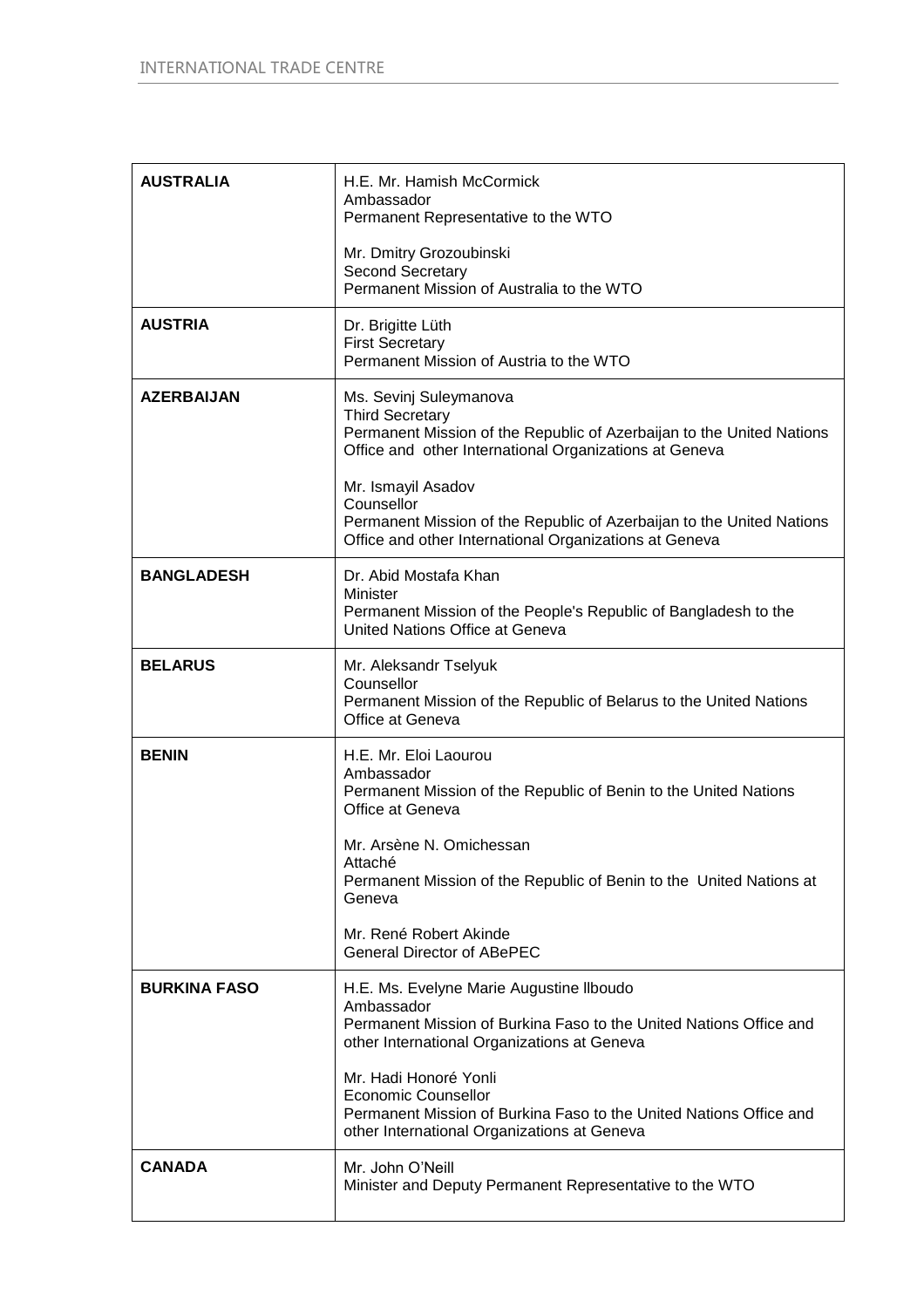|                                                                   | Mr. Garth Ehrhardt<br>Counsellor<br>Permanent Mission of Canada to the WTO                                                                                                                              |
|-------------------------------------------------------------------|---------------------------------------------------------------------------------------------------------------------------------------------------------------------------------------------------------|
|                                                                   | Mr. Diguijam Mehra<br>Junior Trade Policy Officer<br>Permanent Mission of Canada to the WTO                                                                                                             |
| <b>CENTRAL AFRICAN</b><br><b>REPUBLIC (THE)</b>                   | Ms. Delalune Kobo Konyinan<br><b>Economic Counsellor</b><br>Permanent Mission of the Central African Republic to the United<br>Nations Office and other International Organizations at Geneva           |
| <b>CHILE</b>                                                      | Mr. Jorge Vidal<br><b>Second Secretary</b><br>Permanent Mission of Chile to the WTO                                                                                                                     |
| <b>CHINA</b>                                                      | Mr. Zhou Xiaoming<br>Deputy Permanent Representative                                                                                                                                                    |
|                                                                   | Mr. Shen Xiaokai<br><b>First Secretary</b><br>Ministry of Commerce of China                                                                                                                             |
|                                                                   | Ms. Zhu Ye<br>Second Secretary<br>Ministry of Commerce of China                                                                                                                                         |
|                                                                   | Ms. Yang Xiuqing<br><b>Third Secretary</b><br>Permanent Mission of China to the United Nations Office and other<br>International Organizations at Geneva                                                |
| <b>COLOMBIA</b>                                                   | Mr. Daniel Arboleda Cortes<br><b>Commercial Counsellor</b><br>Permanent Mission of Colombia to the WTO                                                                                                  |
| <b>CÔTE D' IVOIRE</b>                                             | Mr. Ettekan Animan<br>Economic Counsellor<br>Permanent Mission of Côte d'Ivoire to the WTO                                                                                                              |
|                                                                   | Mr. Tiémoko Moriko<br>Counsellor<br>Permanent Mission of Côte d'Ivoire to the WTO                                                                                                                       |
|                                                                   | Mr. Kouassi Roland Patrick Angoua<br>Intern<br>Permanent Mission of Côte d'Ivoire to the WTO                                                                                                            |
| <b>DEMOCRATIC</b><br><b>REBUBLIC OF THE</b><br><b>CONGO (THE)</b> | Ms. Thérèse Tshibola-Tshia-Kadiebue<br><b>First Counsellor</b><br>Permanent Mission of the Democratic Republic of Congo to the United<br>Nations Office and other International Organizations at Geneva |
|                                                                   | Ms. Lyli Abel Yoka<br>Intern<br>Permanent Mission of the Democratic Republic of Congo to the United<br>Nations Office and other International Organizations at Geneva                                   |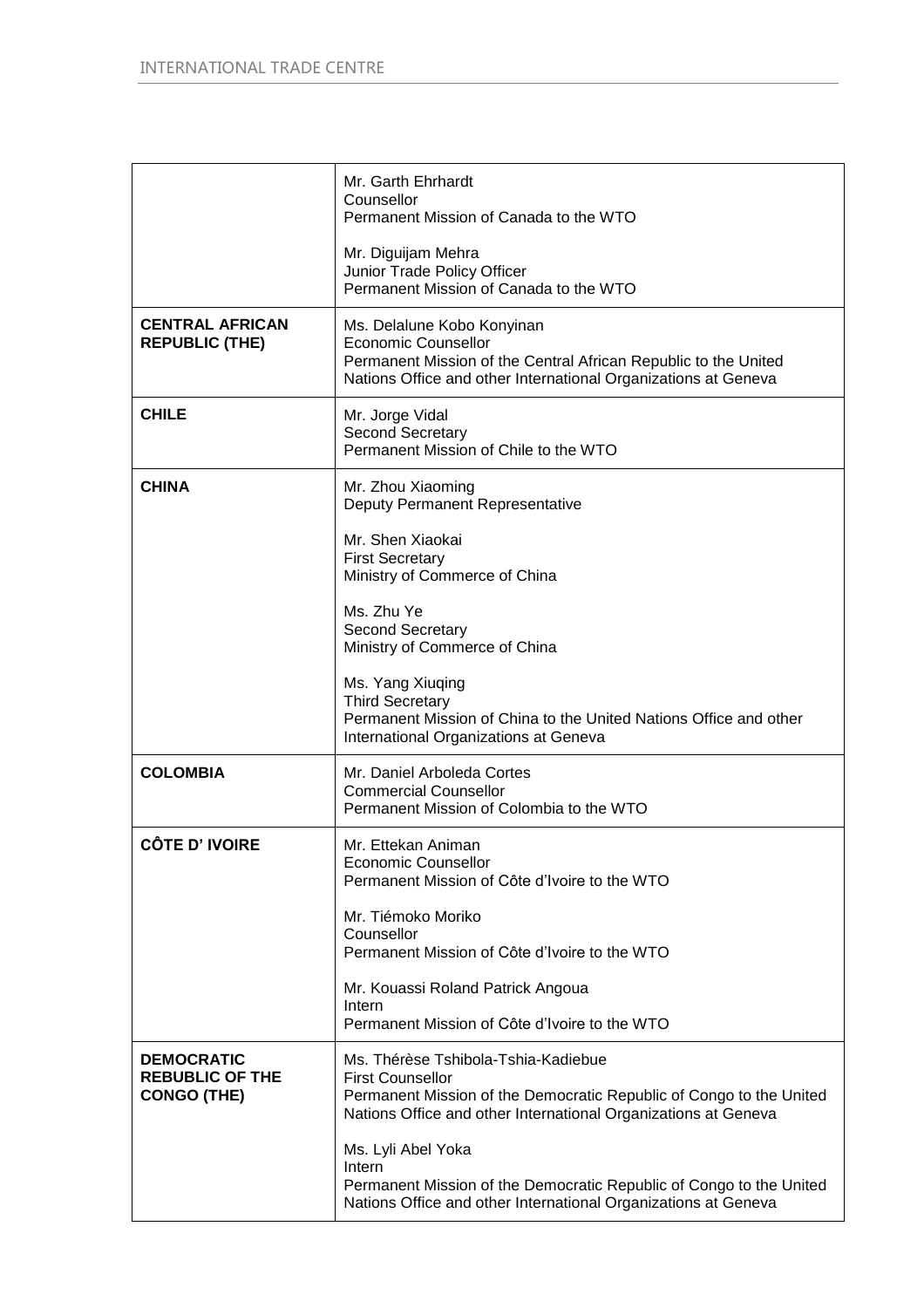| <b>DENMARK</b>                     | Ms. Anemone Birkebaek<br>Associate Attaché<br>Permanent Mission of Denmark to the WTO                                                                                    |
|------------------------------------|--------------------------------------------------------------------------------------------------------------------------------------------------------------------------|
| <b>DOMINICAN REPUBLIC</b><br>(THE) | H.E. Mr. Luis Manuel Piantini Munnigh<br>Ambassador<br>Permanent Representative to the WTO                                                                               |
|                                    | Ms. Carolina Peguero Fernandez<br><b>Minister Counsellor</b><br>Permanent Mission of the Dominican Republic to the WTO and other<br>International Economic Organizations |
| <b>EGYPT</b>                       | Mr. El Etreby Hamed<br><b>First Secretary</b><br>Permanent Mission of the Arab Republic of Egypt to the United Nations<br>Office, Specialized Agencies and to the WTO    |
|                                    | Ms. Marwa Farghali<br><b>First Secretary</b><br>Permanent Mission of the Arab Republic of Egypt to the United Nations<br>Office, Specialized Agencies and to the WTO     |
| <b>EL SALVADOR</b>                 | Ms. Katia Maria Carballo Ayala<br>Counsellor<br>Permanent Mission of the Republic of El Salvador to the WTO                                                              |
| <b>FRANCE</b>                      | Ms. Sophie Dorer<br>Counsellor<br>Permanent Mission of France to the United Nations Office and other<br>International Organizations at Geneva                            |
|                                    | Ms. Claude Amério<br>Counsellor<br>Permanent Mission of France to the WTO                                                                                                |
| <b>GERMANY</b>                     | H. E. Mr. Thomas Fitschen<br>Ambassador<br>Permanent Mission of Germany to the United Nations Office and other<br>International Organizations at Geneva                  |
|                                    | Mr. Thomas Fohgrub<br>Second Secretary<br>Permanent Mission of Germany to the United Nations Office and other<br>International Organizations at Geneva                   |
|                                    | Mr. Hendrik Schmitz- Guinote<br>Counsellor<br>Permanent Mission of Germany to WTO                                                                                        |
|                                    | Ms. Huyen Trang Pham Thi<br>Intern<br>Permanent Mission of Germany to the United Nations Office and other<br>International Organizations at Geneva                       |
| <b>GUATEMALA</b>                   | Ms. Debora Maria Ponce Ogaldez<br>Counsellor                                                                                                                             |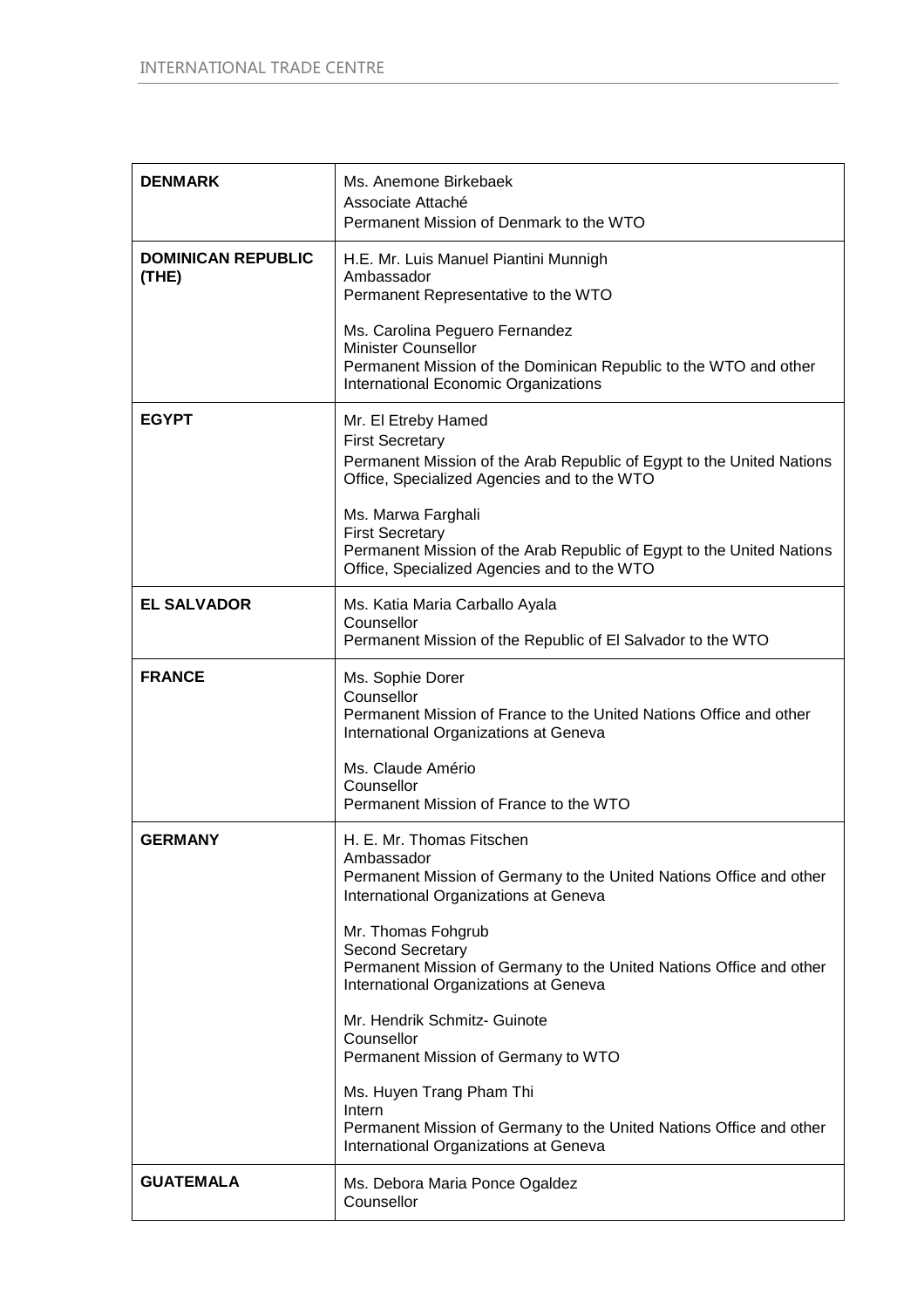|                                             | Permanent Mission of Guatemala to the WTO                                                                                                                                            |
|---------------------------------------------|--------------------------------------------------------------------------------------------------------------------------------------------------------------------------------------|
| <b>GUINEA</b>                               | H.E. Mr. Aly Diané<br>Ambassador<br>Permanent Representative to the WTO                                                                                                              |
| <b>INDIA</b>                                | H.E. Mr. Ajit Kumar<br>Ambassador<br>Permanent Representative to the UN and other International<br>Organizations at Geneva                                                           |
|                                             | Mr. Sumit Seth<br><b>First Secretary</b><br>Permanent Mission of India to the United Nations Office and other<br>International Organizations at Geneva                               |
| <b>IRAN (ISLAMIC</b><br><b>REPUBLIC OF)</b> | Mr. Ahmad Rajabi<br>Minister (First Counsellor)<br>Permanent Mission of the Islamic Republic of Iran to the United Nations<br>Office and other International Organizations at Geneva |
|                                             | Mr. Ali Amiri<br>Counsellor<br>Permanent Mission of the Islamic Republic of Iran to the United Nations<br>Office and other International Organizations at Geneva                     |
| <b>IRELAND</b>                              | H.E. Ms. Patricia O'Brien<br>Ambassador<br>Permanent representative to the WTO                                                                                                       |
|                                             | Mr. Sean O hAodha<br><b>First Secretary</b><br>Permanent Mission of Ireland to the United Nations Office and other<br>International Organizations at Geneva                          |
|                                             | Ms. Gisela Schmidt-Martin<br>Attaché<br>Permanent Mission of Ireland to the United Nations Office and other<br>International Organizations at Geneva                                 |
|                                             | Ms. Mary Barrett<br>Assistant Principal, Multilateral Section Development Co-operation<br><b>Division</b><br>Department of Foreign Affairs and Trade                                 |
| <b>ITALY</b>                                | Mr. Nicola Faganello<br>Deputy Permanent Representative to the WTO                                                                                                                   |
|                                             | Mr. Alberto Bertoni<br><b>First Counsellor</b><br>Permanent Mission of Italy to the United Nations Office and other<br>International Organizations at Geneva                         |
|                                             | Ms. Valeria Caccavo<br>Intern<br>Permanent Mission of Italy to the WTO                                                                                                               |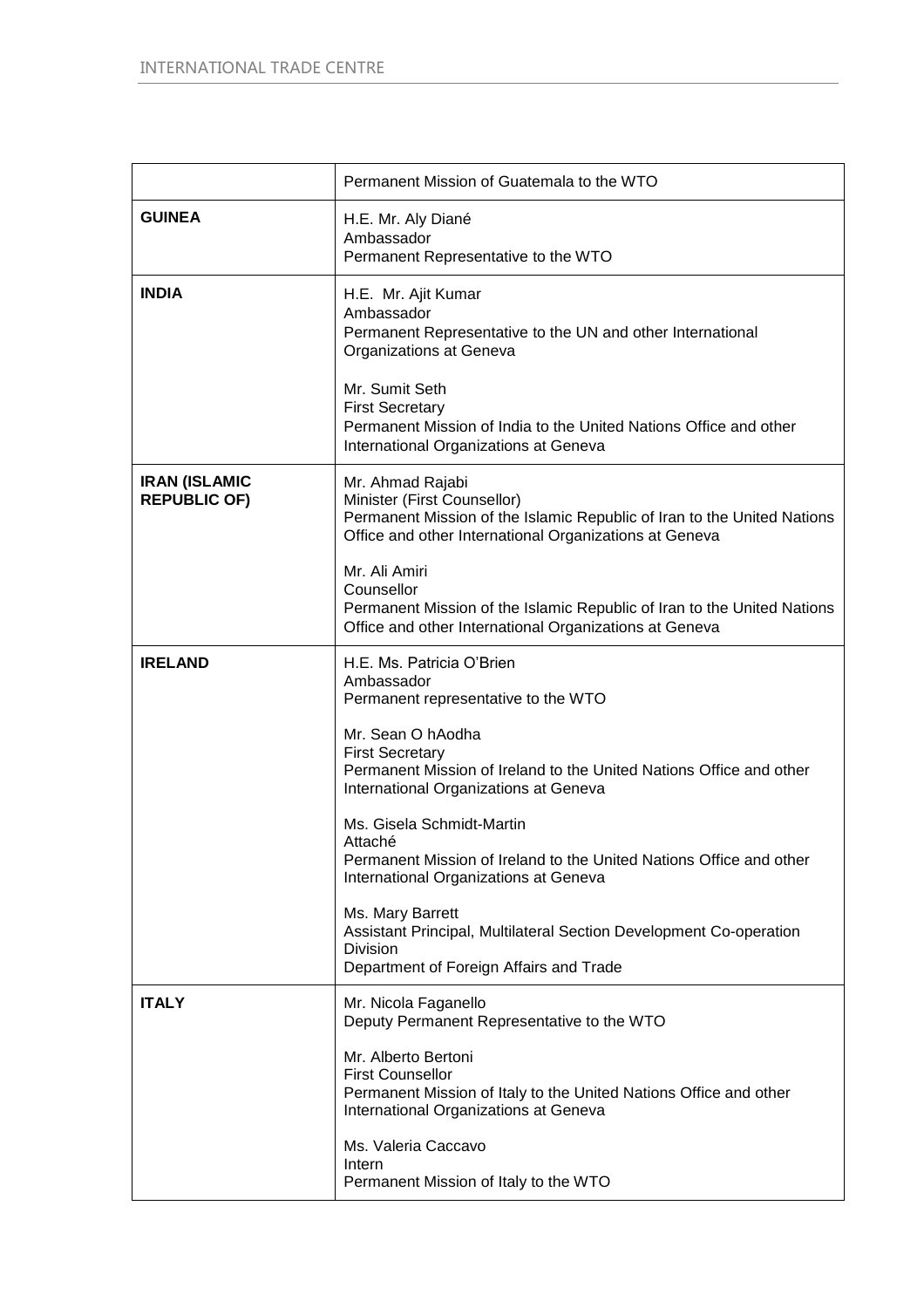| <b>JAMAICA</b>     | Ms. Simara Howell<br><b>First Secretary</b><br>Permanent Mission of Jamaica to the United Nations Office and<br>Specialized Agencies at Geneva                                      |
|--------------------|-------------------------------------------------------------------------------------------------------------------------------------------------------------------------------------|
| <b>JAPAN</b>       | Mr. Ryosuke Kuwana<br>Minister<br>Deputy Permanent Representative to the WTO                                                                                                        |
|                    | Ms. Anna Miyagi<br>Advisor (Development, UNCTAD)<br>Permanent Mission of Japan to the United Nations Office and other<br>International Organizations at Geneva                      |
|                    | Mr. Shinsuke Suyama<br>Researcher<br><b>International Trade Division</b><br>Ministry of Foreign Affairs of Japan                                                                    |
| <b>KAZAKHSTHAN</b> | Ms. Madina Smankulova<br><b>Second Secretary</b><br>Permanent Mission of the Republic of Kazakhstan to the United<br>Nations Office and other International Organizations at Geneva |
| <b>KENYA</b>       | Mr. Musa Abdirizaz<br><b>Trade Advisor</b><br>Ministry of Foreign Affairs and Internal Trade                                                                                        |
| <b>LEBANON</b>     | Ms. Rana El Khoury<br><b>First Secretary</b><br>Permanent Mission of Lebanon to the United Nations Office and other<br>Organizations at Geneva                                      |
| <b>LESOTHO</b>     | H.E. Mr. Nkopane Raseeng Monyane<br>Ambassador<br>Permanent Representative to the WTO                                                                                               |
|                    | Mr. Mpeshe Selebalo<br>Intern<br>Permanent Mission of the Kingdom of Lesotho to the United Nations<br>Office and other International Organizations at Geneva                        |
| <b>LUXEMBOURG</b>  | Ms. Charlotte Helminger<br>Attaché<br>Permanent Mission of the Grand Duchy of Luxembourg to the United<br>Nations Office at Geneva                                                  |
| <b>MALAYSIA</b>    | H.E. Ms. Mariam M.D Salleh<br>Ambassador<br>Permanent Representative to the WTO                                                                                                     |
| <b>MALI</b>        | Ms. Mamadon Moctor Diarra<br>Intern<br>Permanent Mission of the Republic of Mali to the United Nations Office<br>and other International Organizations at Geneva                    |
| <b>MAURITIUS</b>   | H.E. Mr. Israhyananda Dhalladoo<br>Ambassador                                                                                                                                       |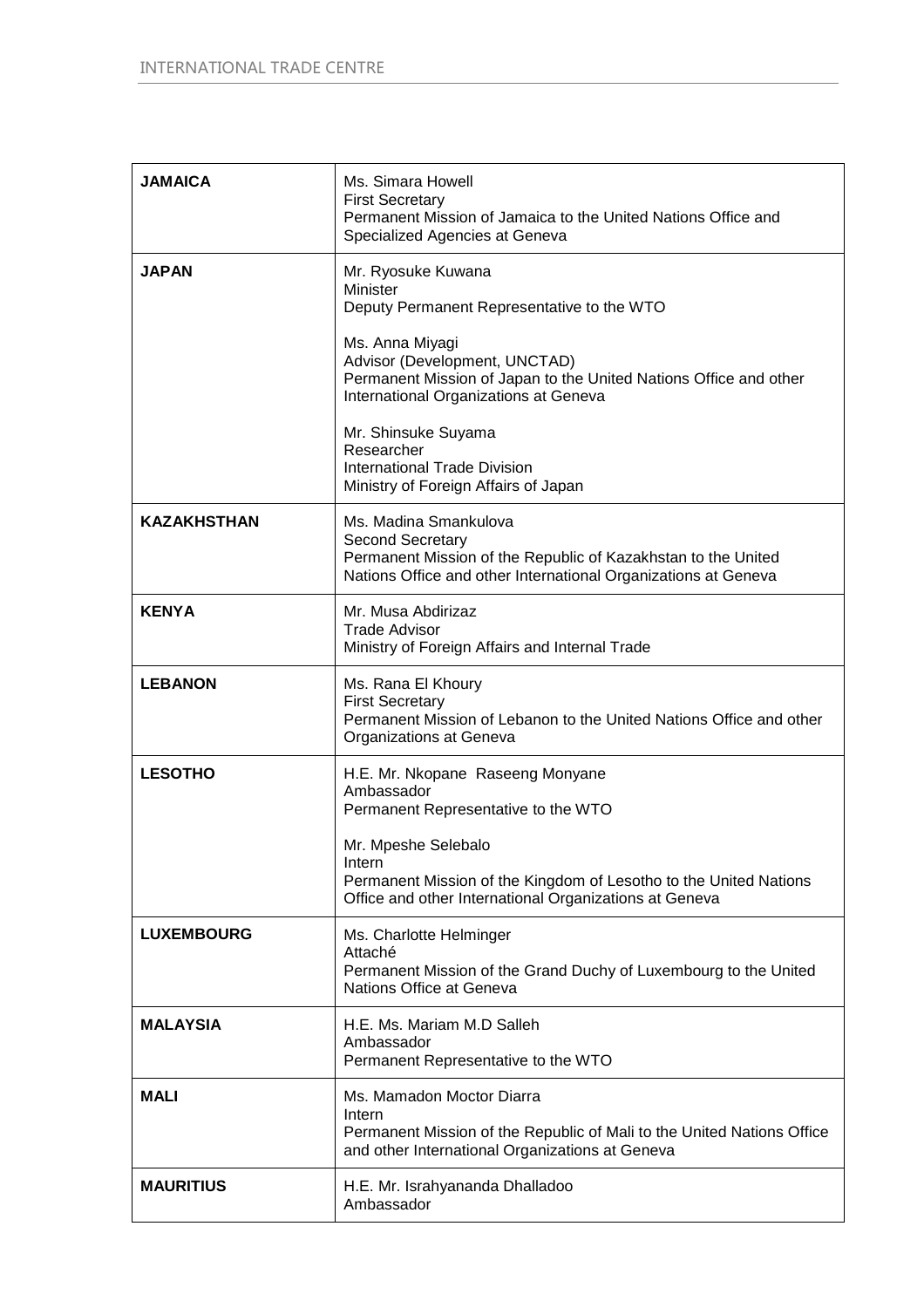|                          | Permanent Representative to the WTO                                                                                                                                                          |
|--------------------------|----------------------------------------------------------------------------------------------------------------------------------------------------------------------------------------------|
|                          | Mr. Anandrao Hurree<br>Deputy Permanent Representative to the WTO                                                                                                                            |
|                          | Ms. Dilshaad Uteem<br><b>First Secretary</b><br>Permanent Mission of the Republic of Mauritius to the United Nations<br>Office at Geneva                                                     |
| <b>MEXICO</b>            | Ms. Valeria Cuevas<br>Adviser<br>Permanent Mission of Mexico to the WTO                                                                                                                      |
| <b>MONGOLIA</b>          | Ms. Lkhagvasuren Bolormaa<br>Counsellor<br>Permanent Mission of Mongolia to the United Nations Office and other<br>International Organizations at Geneva                                     |
| <b>MONTENEGRO</b>        | H.E. Ms. Zorica Marić-Djordjević<br>Ambassador<br>Permanent Representative to the WTO                                                                                                        |
|                          | Ms. Vinka Uljević<br>Intern<br>Permanent Mission of Montenegro to the WTO                                                                                                                    |
| <b>MOROCCO</b>           | Mr. Salim Lahjomri<br>Counsellor<br>Permanent Mission of the Kingdom of Morocco to the United Nations<br>Office at Geneva                                                                    |
| <b>MOZAMBIQUE</b>        | Ms. Olga Munguambe<br><b>Commercial Counsellor</b><br>Permanent Mission of the Republic of Mozambique to the United<br>Nations Office at Geneva                                              |
| <b>NAMIBIA</b>           | H.E. Ms. Sabine Böhlke Möller<br>Ambassador<br>Permanent Representative to the WTO                                                                                                           |
|                          | Mr. Kleopas Setson Sirongo<br><b>Commercial Counsellor</b><br>Permanent Mission of Namibia to the WTO                                                                                        |
| <b>NETHERLANDS (THE)</b> | Ms. Elsbeth Akkerman<br>Minister Plenipotentiary<br>Deputy Permanent Representative to the WTO                                                                                               |
|                          | Ms. Lisanne Van Beek<br><b>Third Secretary</b><br>Permanent Representation of the Kingdom of the Netherlands to the<br>United Nations Office and other International Organizations at Geneva |
| <b>NICARAGUA</b>         | Mr. Silvio Zambrana Solano<br><b>Minister Counsellor</b><br>Permanent Mission of Nicaragua to the United Nations Office at<br>Geneva                                                         |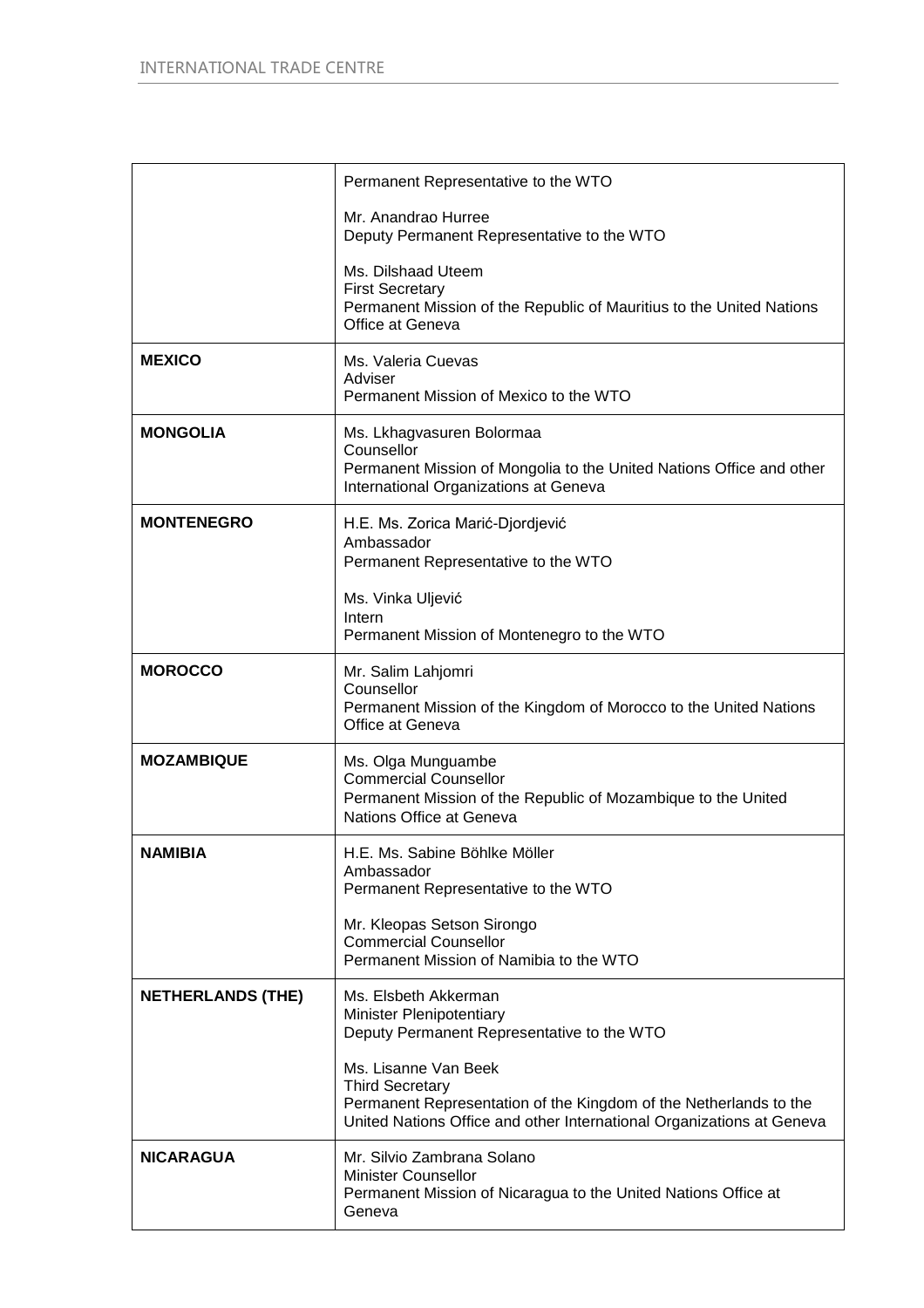| <b>NIGERIA</b>                             | Mr. Suleman Adebayo Audu<br>Minister (Commercial)<br>Permanent Mission of the Federal Republic of Nigeria and Nigeria<br>Trade Office to the WTO                             |
|--------------------------------------------|------------------------------------------------------------------------------------------------------------------------------------------------------------------------------|
| <b>NORWAY</b>                              | H.E. Mr. Harald Neple<br>Ambassador<br>Permanent Representative to the WTO                                                                                                   |
|                                            | Ms. Birgitte Ringstad<br>Intern<br>Permanent Mission of Norway to the WTO                                                                                                    |
| <b>OMAN</b>                                | Ms. Hilda Ali Rashid Al-Hinai<br>Deputy Permanent Representative<br>Permanent Mission of the Sultanate of Oman to the United Nations<br>Office at Geneva                     |
| <b>PANAMA</b>                              | Ms. Krizia Denisse Matthews Barahona<br><b>Legal Counsellor</b><br>Permanent Mission of the Republic of Panama to the WTO                                                    |
| <b>PERU</b>                                | Mr. Gerald Pajuelo<br>Counsellor<br>Permanent Mission of Peru to the WTO                                                                                                     |
|                                            | Ms. Ana Teresa Lecaros Terry<br>Counsellor<br>Permanent Mission of Peru to the WTO                                                                                           |
| <b>PHILIPPINES (THE)</b>                   | Mr. Raphael Hermoso<br><b>First Secretary</b><br>Permanent Mission of the Philippines to the United Nations Office and<br>other International Organizations at Geneva        |
|                                            | Ms. Marivil Valles<br>Attaché<br>Permanent Mission of the Philippines to the United Nations Office and<br>other International Organizations at Geneva                        |
| <b>REPUBLIC OF</b><br><b>MOLDOVA (THE)</b> | Ms. Marian Bunescu<br><b>First Secretary</b><br>Permanent Mission of the Republic of Moldova to the United Nations<br>Office and other International Organizations at Geneva |
| <b>ROMANIA</b>                             | Mr. Emilian Carlogea<br><b>Minister Counsellor</b><br>Permanent Mission of Romania to the United Nations Office and<br>Specialized Organizations at Geneva                   |
| <b>RUSSIAN FEDERATION</b><br>(THE)         | Mr. Alexander Zagryadskiy<br>Counsellor<br>Permanent Mission of the Russian Federation to the United Nations<br>Office and other International Organizations at Geneva       |
| <b>RWANDA</b>                              | H.E. Dr. François Xavier Ngarambe<br>Ambassador                                                                                                                              |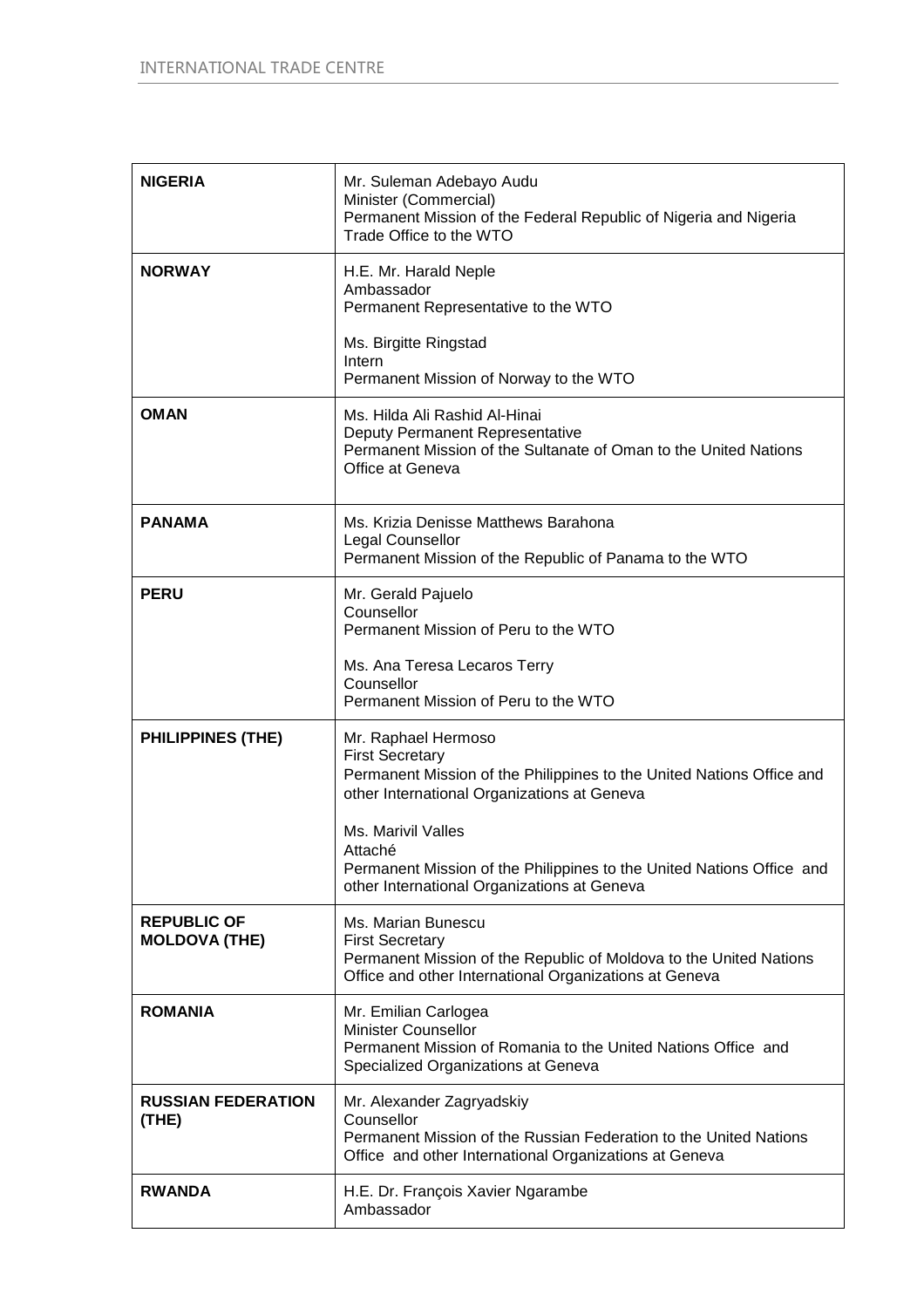|                            | Permanent Representative to the WTO                                                                                                                 |
|----------------------------|-----------------------------------------------------------------------------------------------------------------------------------------------------|
| <b>SAUDI ARABIA</b>        | Mr. Mashhor Ali Al Ali<br>Saudi Commercial Attaché<br>Office of the Saudi Commercial Attaché at Geneva                                              |
|                            | Ms. Rana Akeel<br><b>Marketing Specialist</b><br>Office of the Saudi Commercial Attaché at Geneva                                                   |
| <b>SIERRA LEONE</b>        | Ms. Khadie Mansaray<br>Intern<br>Permanent Mission of the Republic of Sierra Leone to the WTO                                                       |
| <b>SPAIN</b>               | Ms. Maria Remedios Romeo Garcia<br><b>Commercial and Economic Counsellor</b><br>Permanent Mission of Spain to the WTO                               |
| <b>SRI LANKA</b>           | H.E. Mr. R.D. Susiri Kumararatne<br>Ambassador Permanent Representative to the WTO                                                                  |
|                            | Mr. D.M. Nalinda Padmalal Wijerathna<br><b>First Secretary</b><br>Permanent Mission of the Democratic Socialist Republic of Sri Lanka to<br>the WTO |
|                            | Ms. Yoshitha Jayasuriya<br>Intern<br>Permanent Mission of the Democratic Socialist Republic of Sri Lanka to<br>the WTO                              |
| <b>SWITZERLAND</b>         | Mr. Marc Wey<br><b>Minister</b><br>Permanent Mission of Switzerland to the WTO                                                                      |
|                            | Mr. Felix Wertli<br>Counsellor<br>Permanent Mission of Switzerland to the WTO                                                                       |
|                            | Ms. Irenka Krone-Germann<br>Programme Manager<br>Permanent Mission of Switzerland to the WTO                                                        |
|                            | Mr. Kevin Kalomeni<br>Intern<br>Permanent Mission of Switzerland to the WTO                                                                         |
| <b>TAJIKISTAN</b>          | Mr. Alisher Nazarov<br>Counsellor<br>Permanent Mission of the Republic of Tajikistan to the United Nations<br>Office at Geneva                      |
| <b>THAILAND</b>            | Mr. Akrapong Chalermnon<br>Minister Counsellor<br>Permanent Mission of Thailand to the WTO                                                          |
| <b>TRINIDAD AND TOBAGO</b> | Ms. Merlana Henry<br>Second Secretary                                                                                                               |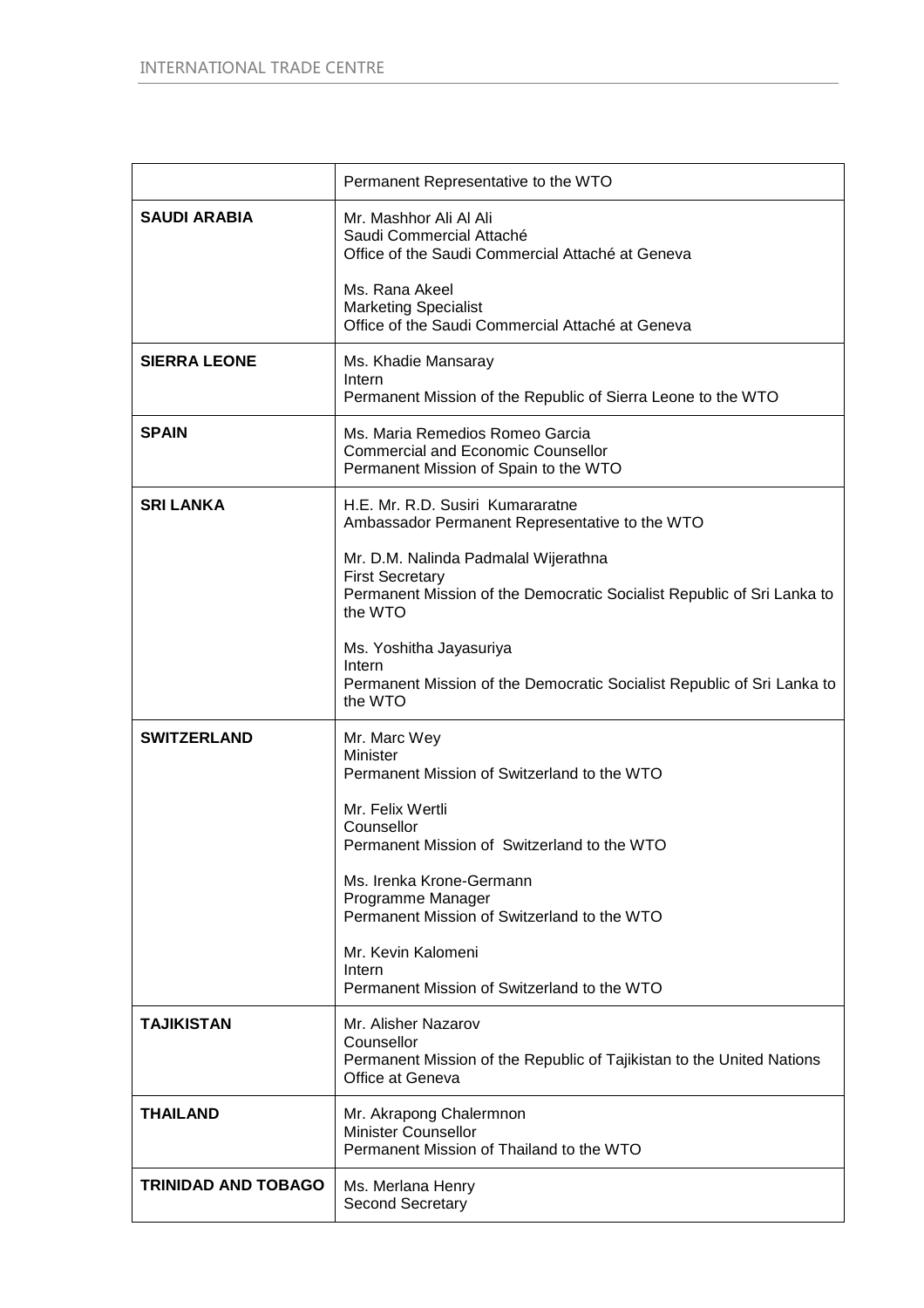|                                                 | Permanent Mission of the Republic of Trinidad and Tobago to the<br>United Nations Office at Geneva and Specialized Agencies in Europe                                                                                                                           |
|-------------------------------------------------|-----------------------------------------------------------------------------------------------------------------------------------------------------------------------------------------------------------------------------------------------------------------|
| <b>TURKEY</b>                                   | Mr. Mehmet Cömert<br>Deputy Permanent Representative<br>Permament Mission of Turkey to the WTO                                                                                                                                                                  |
| <b>UGANDA</b>                                   | H.E. Mr. Christopher Onyanga Aparr<br>Ambassador<br>Permanent Representative to the WTO                                                                                                                                                                         |
| <b>UNITED STATES OF</b><br><b>AMERICA (THE)</b> | Mr. Brown Gib<br><b>USAID</b> Development Advisor<br>Permanent Mission of United States of America to the WTO<br>Mr. Gai A. Nyok<br><b>Pickering Fellow</b><br>Permanent Mission of United States of America to the WTO                                         |
| <b>URUGUAY</b>                                  | H.E. Mr. Francisco Pirez Gordillo<br>Ambassador<br>Permanent Representative to the WTO<br>Ms. Maria Luciana Nader Leandri<br><b>Second Secretary</b><br>Permanent Mission of Uruguay to the WTO                                                                 |
| <b>YEMEN</b>                                    | H.E. Dr. Ali Mohamed Saeed Majawar<br>Ambassador<br>Permanent Representative to the WTO<br>Mr. Nagib Hamim<br>Economic Attaché<br>Permanent Mission of the Republic of Yemen to the United Nations<br>Office at Geneva and other Specialized Agencies in Europe |

| UNITED NATIONS BODIES AND PROGRAMMES                                                                |                                                                                                                  |  |
|-----------------------------------------------------------------------------------------------------|------------------------------------------------------------------------------------------------------------------|--|
| <b>UNITED NATIONS</b><br><b>CONFERENCE ON</b><br><b>TRADE AND</b><br><b>DEVELOPMENT</b><br>(UNCTAD) | Dr. Mukhisa Kituyi<br>Secretary-General                                                                          |  |
| <b>UNITED NATIONS</b><br><b>INDUSTRIAL</b><br><b>DEVELOPMENT</b><br><b>ORGANIZATION</b><br>(UNIDO)  | Mr. Frank Van Rompaey<br>Representative to the United Nations and other International<br>Organizations at Geneva |  |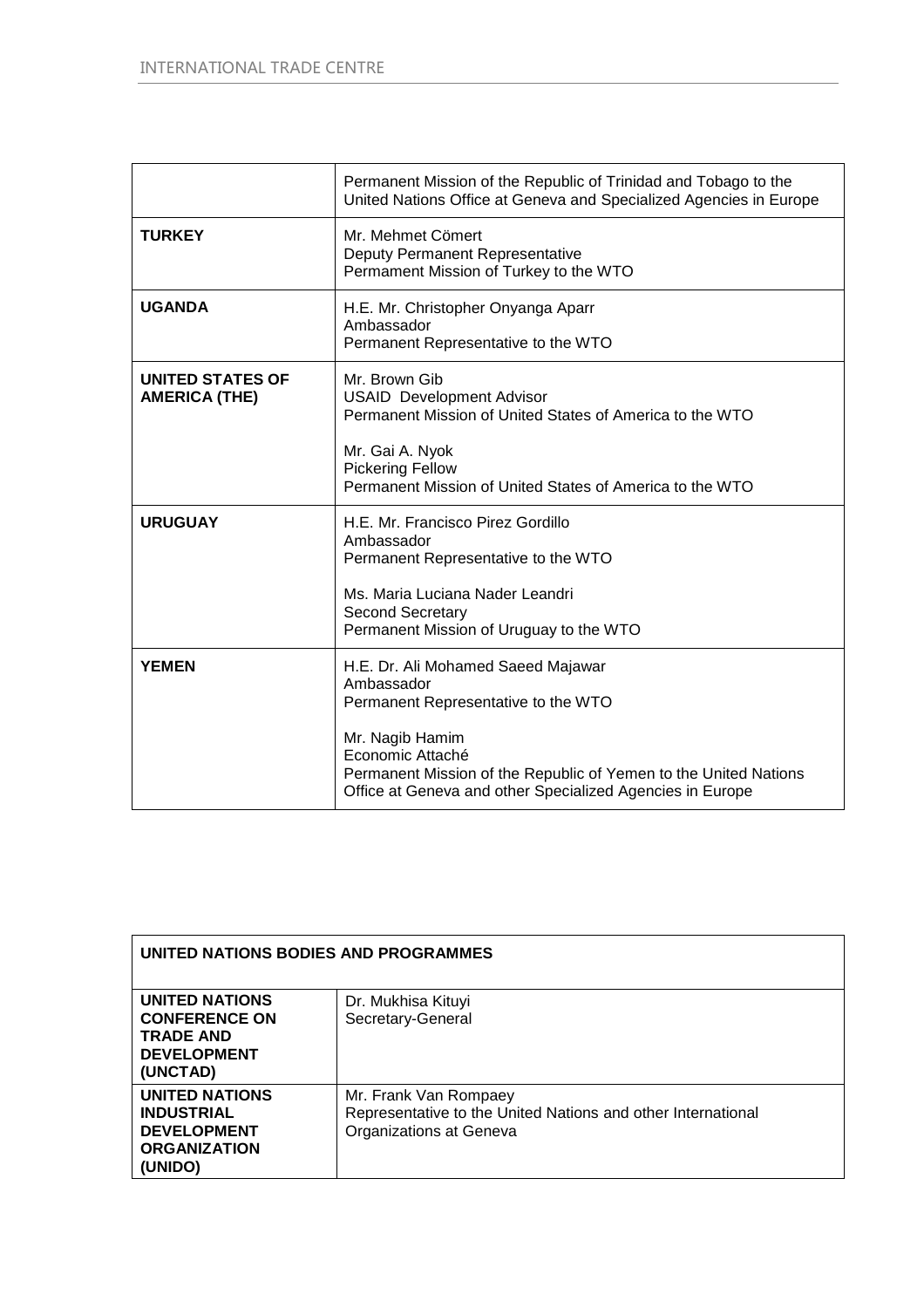| <b>INTERNATIONAL ORGANIZATIONS</b>                                                                       |                                                                                                                                        |  |
|----------------------------------------------------------------------------------------------------------|----------------------------------------------------------------------------------------------------------------------------------------|--|
| <b>WORLD TRADE</b><br><b>ORGANIZATION</b><br>(WTO)                                                       | Mr. Harish Iyer<br>Counsellor<br><b>Development Division</b>                                                                           |  |
|                                                                                                          | Mr. Willie Chatsika,<br>Counsellor                                                                                                     |  |
|                                                                                                          | Institute for Training and Technical Cooperation                                                                                       |  |
|                                                                                                          | Mr. Said El Hachimi<br>Counsellor                                                                                                      |  |
|                                                                                                          | Information and External Relations Division                                                                                            |  |
|                                                                                                          | Mr. Simon Hess<br>Coordinator<br>EIF                                                                                                   |  |
| <b>INTERNATIONAL</b><br><b>FEDERATION OF</b><br><b>FREIGHT FORWARDERS</b><br><b>ASSOCIATIONS (FIATA)</b> | Mr. René Zimmermann<br>Manager                                                                                                         |  |
| <b>ORGANISATION</b><br><b>INTERNATIONALE DE LA</b><br><b>FRANCOPHONIE (OIF)</b>                          | H.E. Mr. Ridha Bouabid<br>Ambassador<br>Permanent Representative of the OIF to the United Nations Office at<br>Geneva                  |  |
|                                                                                                          | Mr. Antoine Barbry<br><b>Counsellor Economic Affairs</b>                                                                               |  |
|                                                                                                          | Ms. Pauline Druguet<br><b>Cooperation Assistant</b>                                                                                    |  |
| <b>INTERGOVERNMENTAL ORGANIZATIONS</b>                                                                   |                                                                                                                                        |  |
| <b>AFRICAN, CARIBBEAN</b><br>AND PACIFIC GROUP OF                                                        | H.E. Mr. Marwa Joel Kisiri<br>Ambassador                                                                                               |  |
| <b>STATES (ACP)</b>                                                                                      | Head of the ACP Permanent delegation at Geneva                                                                                         |  |
|                                                                                                          | Mr. Paul Okech<br>Expert                                                                                                               |  |
| <b>AFRICAN UNION</b>                                                                                     | Mr. Faouzi Gsouma<br>Counsellor<br>Permanent Mission of the African Union to the UN and Other<br>International Organizations at Geneva |  |
| <b>PACIFIC ISLANDS</b><br><b>FORUM SECRETARIAT</b>                                                       | Ms. Robyn Ekstrom<br><b>Trade Promotions Adviser</b><br>Permanent Delegation of the Pacific Islands Forum to the WTO                   |  |
| <b>SOUTH CENTRE</b>                                                                                      | Ms. Wase M. Ediage<br>Programme Officer<br><b>Trade for Development</b>                                                                |  |